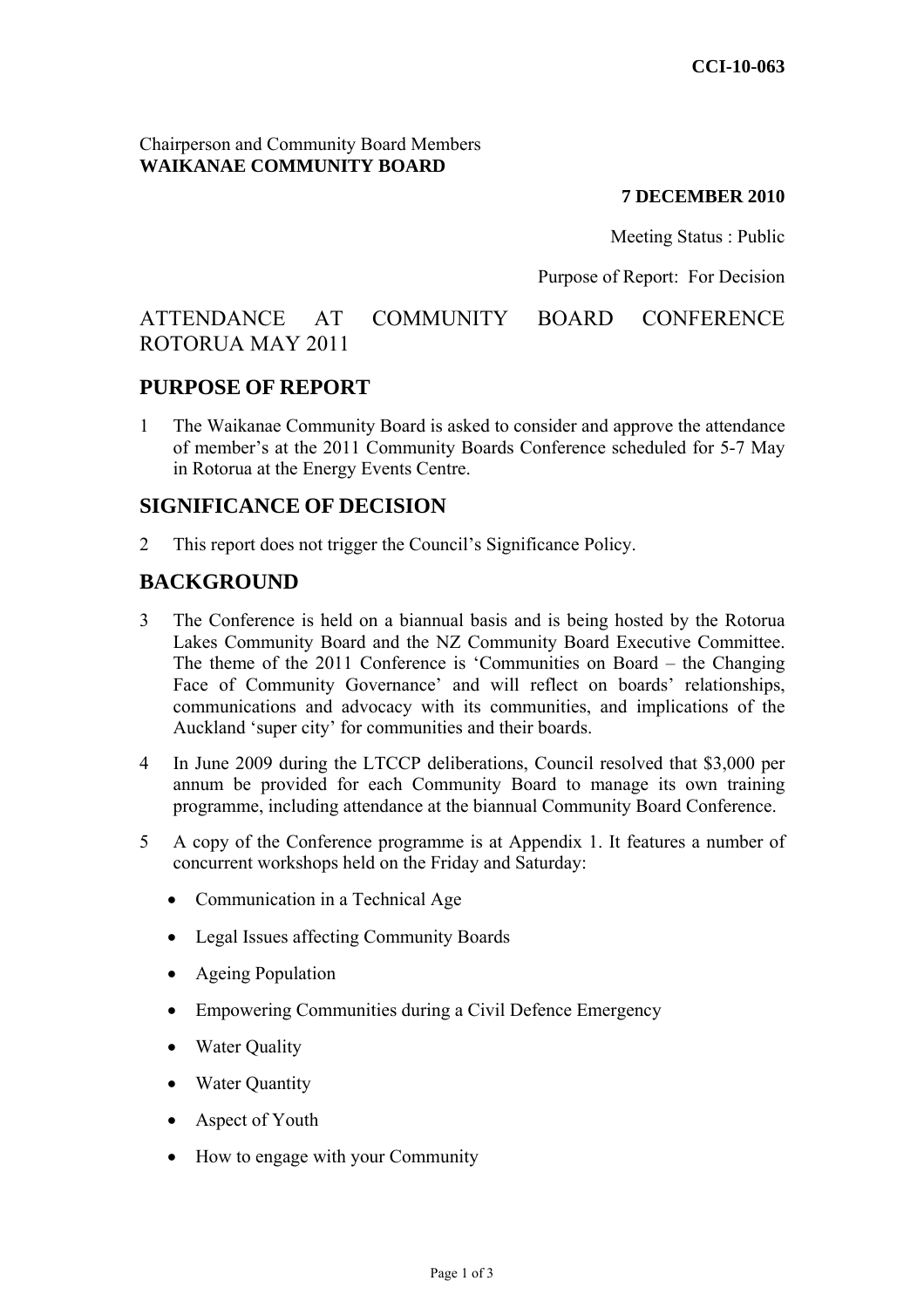- Effects of drinking on the Community
- Effective Relationships between Councils and boards
- Empowering new Community Board Members
- Local Boards
- Relationships between Regional Councils and Boards

## **CONSIDERATIONS**

Issues

- 6 In 2009 Community Board attendees included Louella Jensen (as a representative of the New Zealand Community Boards' Executive Committee), Harold Thomas and Michael Scott from the Waikanae Community Board, Helen Keivom from the Paekākāriki Community Board, and Don Moselen from the Ōtaki Community Board.
- 7 After the Rotorua event, the next Community Board Conference will be around May 2013, so in theory this would allow each Board Member to attend a Conference over the 2010-2013 Triennium.
- 8 The Community Board may wish to consider submitting an application for Best Practice Awards under one or more of the nine categories available. Any applications need to be submitted by Wednesday 9 February 2011.

### Financial Considerations

9 There is sufficient funding in the budget for community board attendance.

|          | Registration<br>fee | Travel costs | Accommodation | Total |
|----------|---------------------|--------------|---------------|-------|
| Delegate | \$695               | \$224        | \$198         |       |

#### Registration

10 'Early bird' registration is available up to 3 March 2011; after 3 March it is \$795. The registration fee includes entry to the Conference dinner (which includes the Best Practice Awards), session attendance, conference satchel and contents, morning and afternoon teas, lunches. There are a number of tour options and a partner programme but these would have to be self-funded.

#### Travel costs

11 These are based on an economy return airfare. Once a booking is confirmed it cannot be transferred, cancelled or altered without incurring additional costs. Members attending would fly to Rotorua arriving on the afternoon of Thursday 5 May and fly home after the Conference closing on Saturday 7 May.